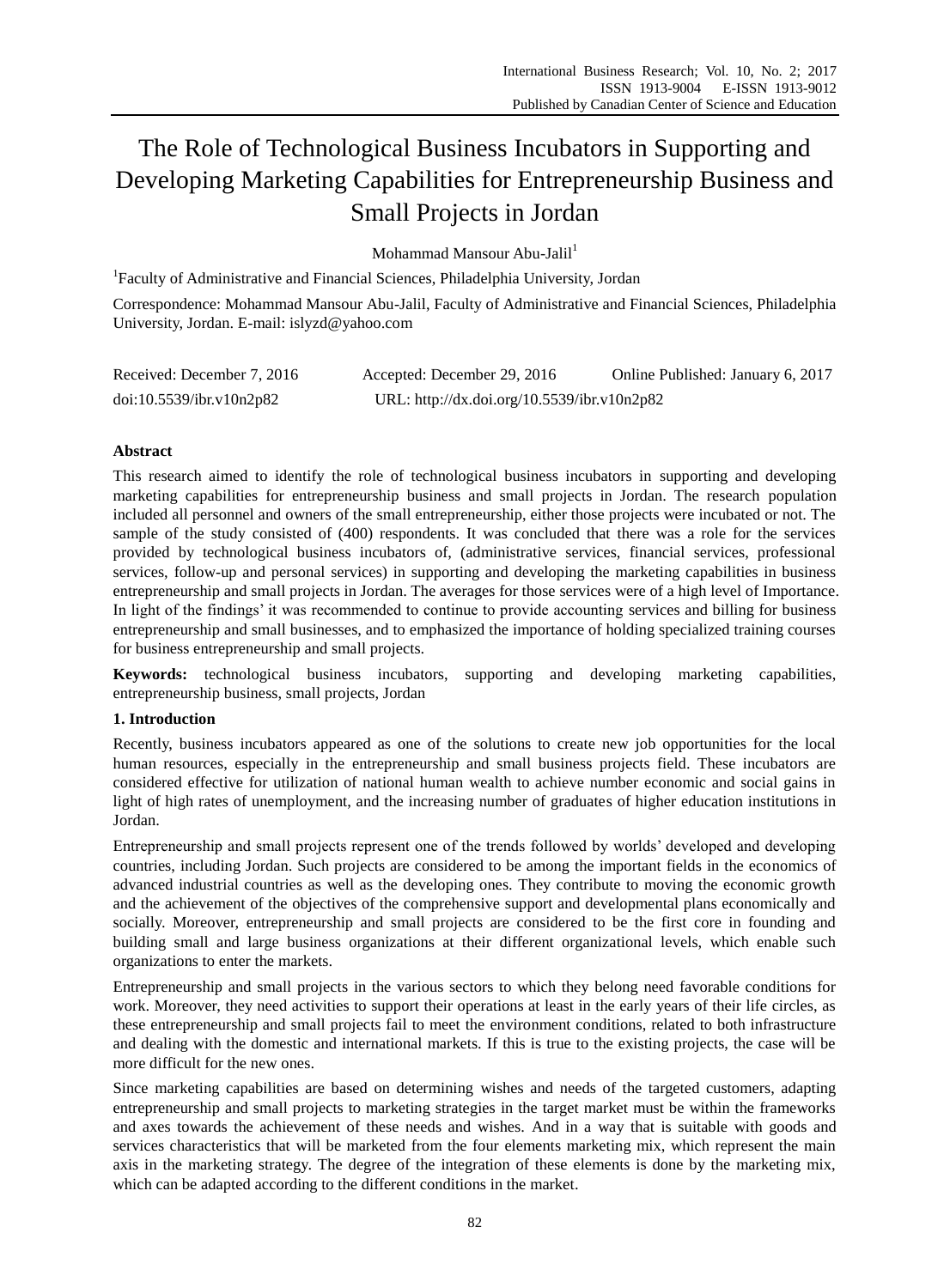Therefore, it is necessary to create systems to support the creative abilities that have a direct impact on the marketing capabilities of these entrepreneurship and small projects. In addition, it is important to activate the role of business incubators to support entrepreneurship and small projects as well as to support and develop creative scope to ensure opportunities of survival, growth and continuity.

#### **2. Problem of the Study**

Despite the importance of the role and of business incubators in the aspect of support and development of marketing capabilities for business entrepreneurship and small businesses, which is in theory and practical hard-core of economic growth and overall social progress?

Also, despite the fact that recognizing their importance and giving them the importance began by all governments, particularly in developing countries, which is reflected in the plans and policies in order to support. But academic research in this field is still weak, especially in Jordan. Studies that have dealt with this important sector are relatively few.

The researcher believes that the limitation of this research in this aspect will hinder assessing the current status of these incubators work. Thus standing is on some important aspects in developing their performance in serving the entrepreneurship business sector and small project which is relatively large in Jordan.

This motivated the researcher to search this field in general, focusing on studying and evaluating the role of business incubators in supporting and developing marketing capabilities for business entrepreneurship and small enterprises in Jordan. Those projects whose success is apparent in fulfilling their role in economic and social development supporting process.

Business incubators play an important role in creating a new jobs opportunities and reducing unemployment. In addition, they improve income and living level for individuals. Moreover, they contribute in reducing poverty, as well as contributing to the empowerment of the owners of these businesses and projects integration in supporting of economic and social developing process (Issawi, 2010).

As business incubators has a role in supporting and developing marketing capabilities for business entrepreneurship and small businesses, the present study raises the following question: Is there a role for the services provided by business incubators (administrative services, financial services, professional services, follow-up and personal services) in supporting and developing marketing capabilities for business entrepreneurial and small project in Jordan?

#### **3. Purpose of the Study**

This research aimed to identify the role of business incubators in the services provided by these incubators represented in (administrative services, financial services, professional services, follow-up and personal services) in supporting and developing marketing capabilities for business entrepreneurship and small enterprises in Jordan.

#### **4. Significance of the Study**

The importance of the present study lies in dealing with one of most important modern mechanisms in promoting growth and economic prosperity, that is, business incubators, as well as the importance of this sector entrepreneurship and small project- which is usually characterized by a number of characteristics capable to solve economic and social problems, such as unemployment and absorbing the growing numbers of graduates of higher education institutions.

Thus, this research, including the findings will be the nucleus of constituent for later research in the field of evaluating the role of Jordanian business incubators, in addition to drawing the attention of decision-makers in these incubators about the importance of supporting and developing the marketing capabilities of the sector of entrepreneurship and small businesses if they want to have their continuity, survival and growth under the current global challenges.

## **5. Theoretical Framework**

## *5.1 Concept of Business Incubators*

The business incubator is defined as an integrated system dealing with each project at the beginning stages as if it is a new born requiring intensive care and overall interest to protect it from dangers, also to provide it with continuous power and gradually push it to become powerful and able to remain, self-reliant, equipped with the ability of continuity and success (Shalaby, 2001).

The business incubator is also defined as: "an institution standing alone with a prestigious personality. Provides a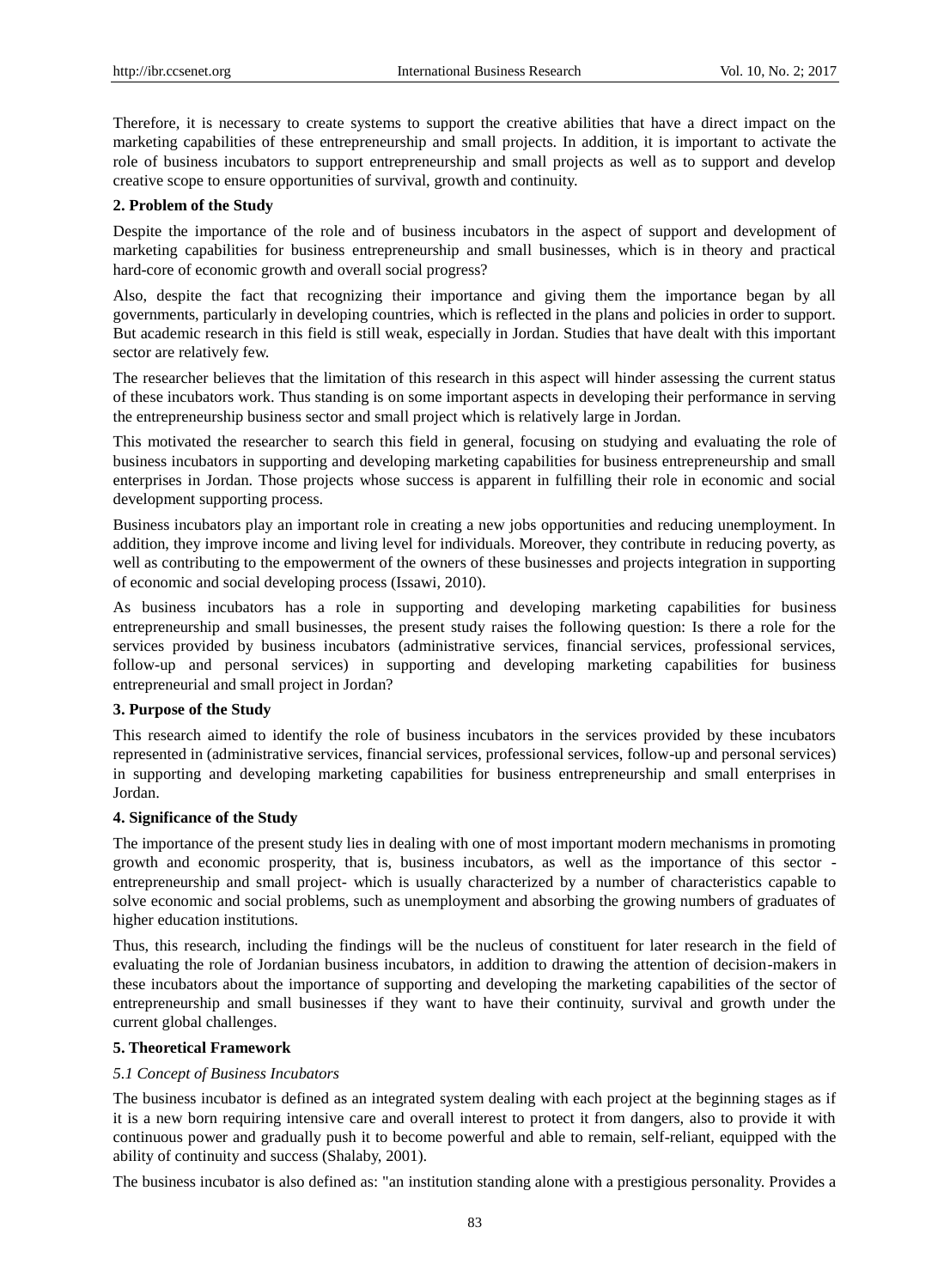number of services and facilities for small projects and help them to overcome the burden of the first stages, it may be a private or mix or State institution Business Incubator, that gives her strong support (Rahim, 2003).

The main concept of business incubators definition (ESCWA), which showed that business incubator is an integrated package of services, facilities, mechanisms of support counseling provided to entrepreneurs who want to establish their entrepreneurial small, projects and specific period of time, in order to reduce first stage costs for their projects, which is considered the most difficult and critical stage for most entrepreneurial and small business projects (Mirage, 2010).

Business Incubators also were also defined as "government or private construction that practice activities aiming to provide counseling, advice, supporting services, financial, administrative and technical assistance to businesses and small industries, both in the early stages of activity or during the various stages that institutions pass through. These incubators provide opportunities for partnership in office services, equipment, machinery, lease and transfer of technology etc ( Hinawi, 2011).

The National Business Incubators Association (NBIA) defined Business Incubator as a tool for economic development be designed to accelerate the growth, success of small and medium-sized business organizations, through the system of resources, services, support and assistance for their activities, in order to present successful organizations, able to grow and continue after the incubator leaves and quits submission of these services (Lavrow and Sample, 2012)

The researcher defines business incubators as an environment having dynamic nature with all the human, financial, and technological facilities in order to support and develop the marketing capabilities for business entrepreneurship and small projects in Jordan, through presenting administrative services, financial services, professional services, follow-up and personal services and providing protection and care, especially at the first stages of these projects.

The following is a brief discussion about it:

**1**- **Administrative Services**: administrative services and facilities provided by business incubators to entrepreneurial business and small projects owners, such as establishment of projects, accounting services, preparing billing, equipment rent etc.

**2- Financial services:** financial services and facilities provided by business incubators to entrepreneurial business and small projects owners, such as assistance in getting finance through finance companies or government programs to finance such projects.

**3-Specialized services:** the specialized services and facilities provided by business incubators to entrepreneurship and small projects owners such as product development consulting, packaging, pricing, product management, and marketing services etc.

**4- Follow-up and Personal Services**: follow-up and personal services provided by business incubators for entrepreneurial business and small projects owners, such as advice, quick and direct helping etc.

## *5.2 Business Incubators Roles*

Business incubators contribute in organizing and providing care, assistance and support to business entrepreneurship and small businesses, local community development, supporting economic development, human resources development and creating jobs, solve a specific problem. In addition to supporting and sponsoring entrepreneurs who have no resources to start applying their ambitious ideas, this will generate a positive impact on the economic, social and vacancy structure of the country.

The major roles of business incubators in this aspect, are the following: (Jabr, 2010)

1. Encouraging and supporting entrepreneurship and small business projects and increasing their chances of success by providing administrative, training, marketing and consulting services.

2. Giving opportunities for individuals to establish entrepreneurship and small businesses which have accounted risks, with providing legal needed services. Such as procedures of establishment, registration and writing license contracts.

3. Providing job opportunities especially for university graduates and help them to overcome the obstacles they face at the beginning of their working lives, and contribute to reduction the poverty and unemployment problem.

4. Finding appropriate marketing cannel through a package of services offered by these incubators.

5. Directing Investments towards high- productivity sectors and transfer labors to the most productive sectors in order to improve the living conditions of low-income people.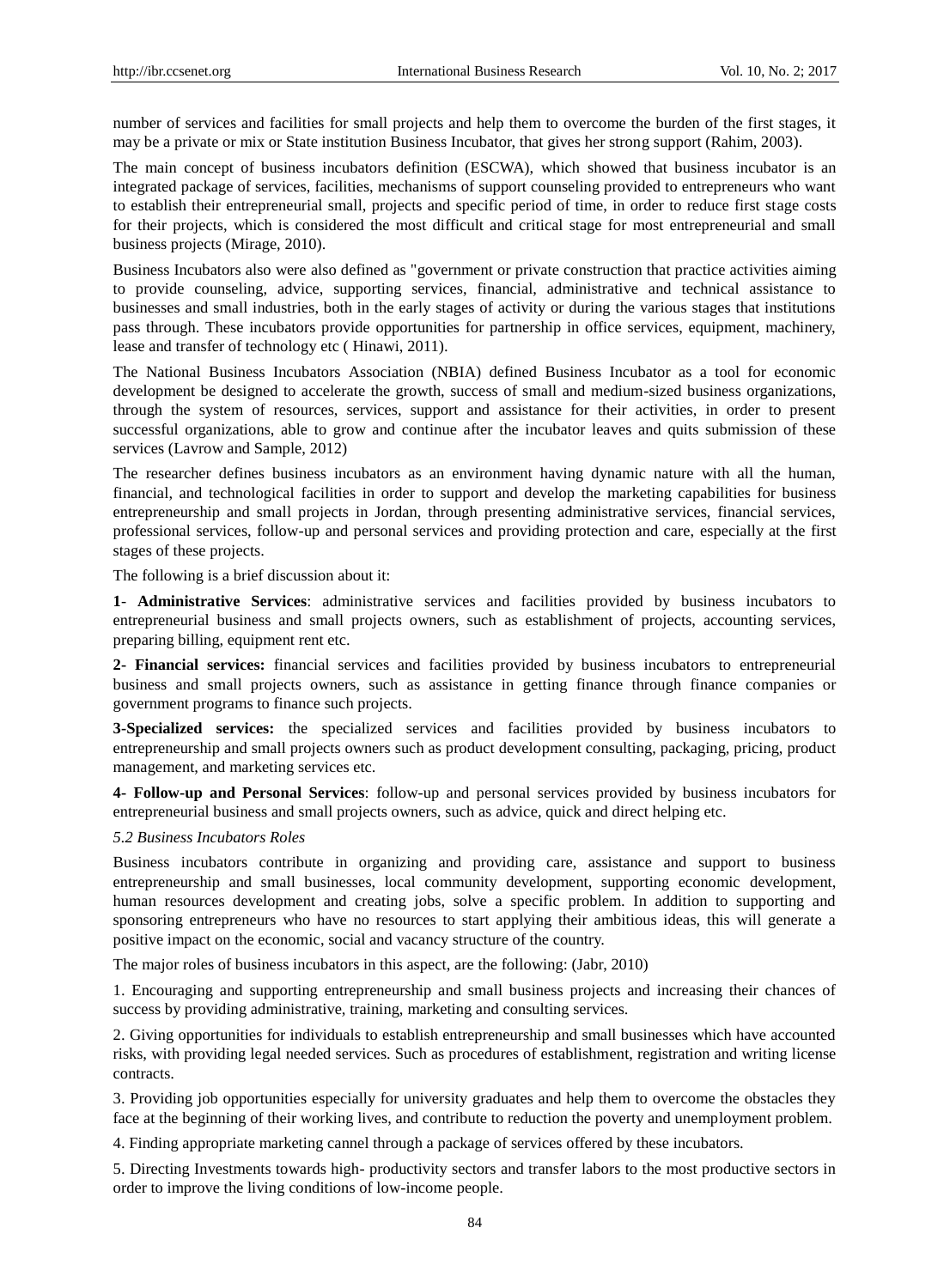6. Facilitate access to sources of funding and assistance to projects that relate to those wishing to invest in these projects in progress.

7. Developing and vitalizing the local community through developing business environment, establishing projects, making incubator be the regional and local development nucleus, and a center for spreading the spirit of free business among those who wish to join market.

8. Infrastructure provision, where the incubators provide the projects with the basic facilities, required laboratories, plants, equipment, and additional requirements of devices, programs, information technology services and communications networks.

In the effort to improve the economic development, incubators could play a dual role, especially incubators in universities, through operating them as experimental constructions to shift research results to commercial products and services on the one hand. Moreover, creating is a suitable environment for training owners of new business on the other hand. Through contact with investment institutions, incubators can support the effective use of available capital, as well as the role of incubators that they play in strengthening the bonds of cooperation between the private and public sectors in overall economic and social development (economic and social Commission for Western Asia-ESCWA Committee, 2003).

The researcher believes that entrepreneurship and small business projects in the various sectors, to which they belong, need favorable conditions of work they also need activities and mechanisms that support their operations at least in the early years of their life cycle, which in turn requires the embrace of those projects and provide foundations for its continuity through the establishment of incubators that depend on providing all forms of assistance from feasibility studies and funding sources through industrial and marketing investments and access to marketing and export services.

#### *5.3 Marketing Capabilities*

Marketing capabilities are complementary processes designed for the application of group of knowledge, skills, material and human resources that the Organization owns to create value and customers benefit in way that enables it to achieve a competitiveness (Chandler and Steven, 2004).

Marketing capabilities represent possibilities and capabilities of the organization; they mainly depend on the ability to distinguish the market and developing marketing mix strategy in order to know the needs and desires that satisfy customers and contribute to earn the highest degree of loyalty as a set of integrative processes used by the organization through which resources to add value to the inputs (sarwat, 2009).

Marketing capabilities are described as complementary processes between knowledge that is based on the tangible and intangible resources, in order to create high value for customers and generate that value, because these capabilities reflect the integrated set of processes that aim to apply the collective knowledge and skills. It also means the availability of resources and capabilities of the organization in order to increase its capacity to meet the customers' needs, as well as enable it to add the value that customers seek out and ability to compete for a long term (Tsai & Shin, 2014).

Marketing capabilities integration are represented in building organization merit and enhancing its efficiency and effectiveness in performing its job at both internal and external levels. It is also represented in the ability to reprepare the efficiency and effectiveness in order to strengthen the capacity to deal with the surrounding environment, which is characterized by uncertainty and rapid change (Fang & Zou, 2009)

Fahy et al, (2010) see that the marketing capabilities possessed by organizations are hard to be imitated by competitors because they are related to the organization itself. So that, they provide the organization experiences, new knowledge and additional capabilities to achieve competitive advantage compared with organizations in same sector. Therefore, that reflects on achieving the highest levels of performance that the organization can respond through to continuous changes in customers' needs, preferences and their wishes.

Marketing capabilities are all the integrative processes through which the organization's resources are gathered, which mainly rely on knowledge with the material resources to find and create products, output of high-value. These capabilities come from integrate between knowledge of the employees and the degree of possession of skills and experiences that are enhanced by being constituted complex partial capabilities of experiences the accumulated knowledge or skills being used in organization processes. So that they can make coordination between the activities of and benefit from the assets owned (Qureshi, 2010).

Marketing capabilities can be developing through learning processes, that is when organizations and their marketing managements consistently and continuously apply their knowledge and skills in solving marketing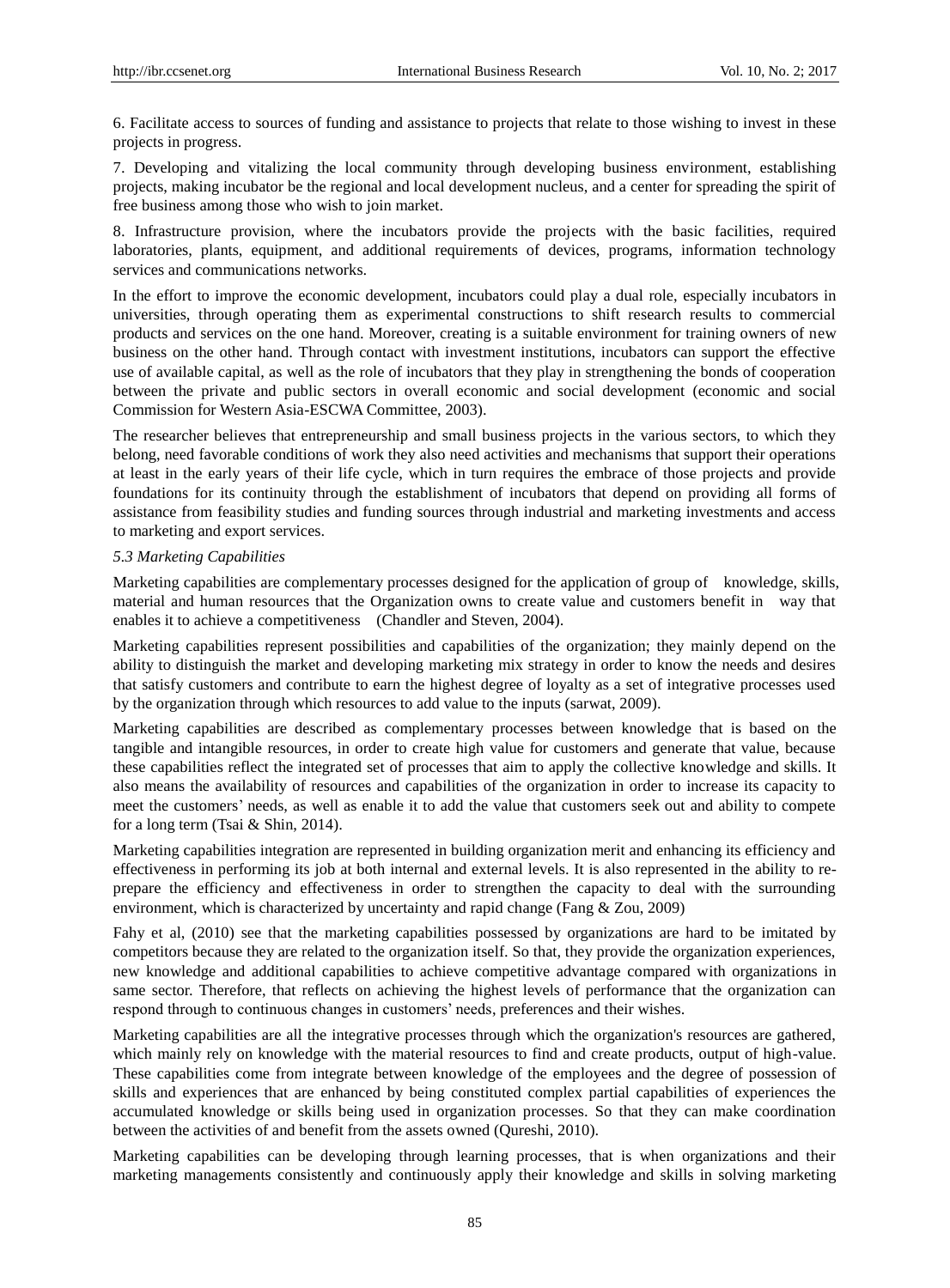problems. As the improvement and development of marketing capabilities requires that integrated operations based on harmony and alignment between cognitive resources of the Organization and its concrete resources in order to achieve and generate customers value (Slotegraaf & Dickson, 2014).

Akroush et al, (2010) describes marketing capabilities as complementary processes designed to apply the organizations' knowledge, skills and resources in order to meet market's needs, as well as the ability to provide addition, value and usefulness to products which are able to meet the competition requirements.

Morgan et al, (2009) confirms that the marketing capabilities are complementary assets that contribute to achieving excellence in the overall organization performance. And that these capabilities will directly affect the yield to the organization's assets in a way that reflects the organization's better performance levels. On the other side, there is a degree of interaction and influence between the organization orientations and its marketing capabilities that enables it to match the continuous increase spreading its resources and adaptation with the marketing environment better than competitors.

The researcher believes that the marketing capabilities is knowledge, skills and expertise possessed by employed individuals and owners of entrepreneurship and small enterprises in Jordan, through the harmonization of what they own of the cognitive aspect and the concrete resources, in order to provide products that meet customers needs and desires and generate value to them.

#### *5.4 Review of Related Literature*

Shukri, (2012) conducted study to explain the role and importance of business incubators as a potential tool for recovery, development of the local economy by encouraging young people, university graduates who were initiators to create small businesses. The study concluded that there were challenges, obstacles facing business incubators in Palestine, the most important one that relate to the plan of sustainability, maintaining continued financing the necessary activities, in addition, lack of awareness among the young in the role of incubators and the importance of entrepreneurship establishment.

Mar *f*a, Santos, Juan and Garc *f*a, (2012) analyzed the organizational precedents of capabilities marketing and its impact on business performance. Their results indicated that internal marketing, or human resource management as clients internal organizational was a key factor in motivating employees effectively in the development of all marketing capabilities, strategic and operational. The study showed that marketing capabilities have a positive impact on customer satisfaction and loyalty, which ultimately lead to better organizational performance in terms of sales, profits and market share.

Zahrani (2013) arrived at that material and human resources available in business incubators that have been incubated was high, and the Saudi Arabian business incubators provides creative and supporting performance aspects for small and medium projects in high degree. There was a strong and positive statistically significant relationship between the availability of financial and human resources in business incubators in Saudi Arabia, and the extent to which they are able to provide creative and supporting aspects of performance for small and medium project.

Cullen (2014) showed that the business incubator is a part of the big value series that combines projects which are related by the vital support system, such as local service providers (lawyers, accountants, companies service providers), to establish relationships that will continue after leaving the project of business incubator. Results also showed that there was bias towards the known standards, but there was a chance for improving the alignment to the market and incubation periods.

Finally, Mehdi (2015) found that incubators projects mainly aimed to promote entrepreneurship and supporting small projects to meet the first stage difficulties. The study showed there was significant positive relationship correlation between the projects incubator services and the promotion of entrepreneurship. The services associated in study (administrative, consulting, human resources development, finance, marketing, and technical) with enhancing entrepreneurship with a significant positive relationship.

## *5.5 Knowledge Frontier*

Through a review of previous studies, the researcher noted the absence of studies regarding the role of technological business incubators in supporting and developing marketing capabilities for entrepreneurship business and small projects in Jordan. Therefore, this study is the first study dealing with this topic, especially in the Jordanian environment which has recent experience in this context. Some studies conducted in the Arab and Western environments and used some of the study variables, or some of its dimensions. The study population represents a group of entrepreneurial and small business projects that are important to local economic sectors in the growth of the Jordanian national economy.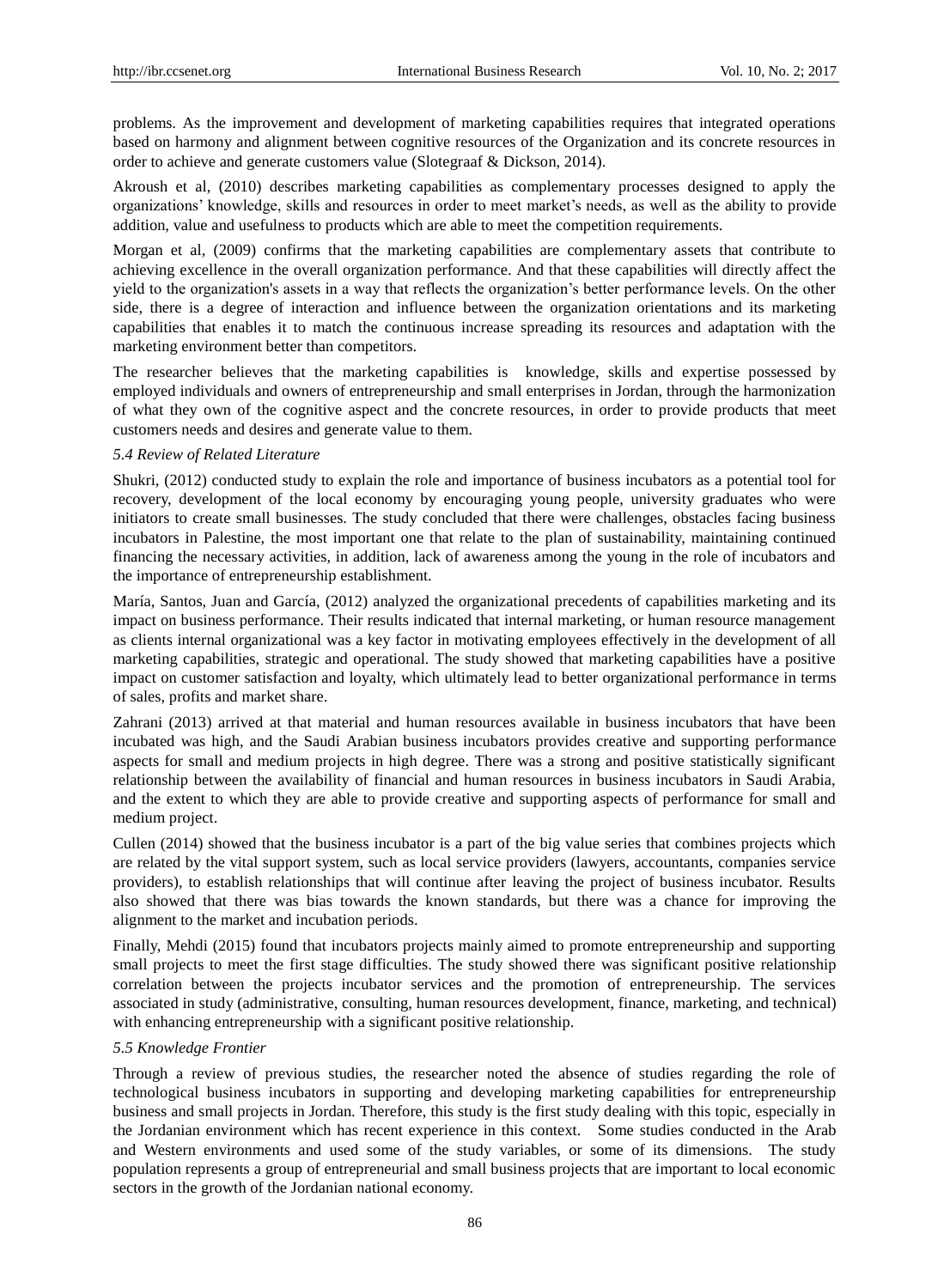## *5.6 Jordanian Context*

The importance of entrepreneurship and small enterprises business in Jordan is their ability to effectively contribute to the development and achievement of economic and social objectives. This includes economic growth, create jobs vacancies, and poverty reduction. Entrepreneurship and small enterprises business make economic cooperation among the national sectors, encourage innovation, attract foreign investment, utilize local resources, extend of markets, develop human and technical capacities, and enhance competitiveness.

Entrepreneurship and small enterprises in Jordan warranty sufficient income for individuals, personal satisfaction, and self-realization for small enterprises owners and their family. They also contribute to the development of new jobs and reduce unemployment levels in the Jordanian society. In addition, they the launch of new types of goods and products as well as services, that lead to the emergence of new markets.

Entrepreneurship and small businesses in Jordan met the terms of success in the local level. According to the Ministry of Planning data for 2016, they contribute in more than 50 per cent of GDP, with size of 98.5 per cent of the total institutions. According to the Amman Chamber of Industry the number of entrepreneurship and small businesses is 107175 projects. Moreover, there are 900 medium enterprises and 165 large companies. These figures reveal that large companies in Jordan are less than 1 per cent, medium enterprises are 5 per cent, and entrepreneurial and small projects are 94 per cent. That means small and medium-sized companies make up 99 per cent of the Jordanian projects (Jordan Chamber of Commerce, Annual Report, 2016).

The Jordanian trend towards establishing business incubators is relatively new, as the Kingdom gives more interest towards development of knowledge economy as a primary platform for fields sustainable development of Jordanian society, development of small project sector to increase its contribution in local production, then generate ways of sponsoring and organizing.

Therefore, following the developed countries, many universities and industrial cities in Jordan it established a number of incubators. The goals of Jordan creativity centers (business incubators ) in taking care of and developing creative ideas and transferring them from ideas and studies to successful business projects of profit and high value .

Incubators aim to encourage entrepreneurship and innovation in the Jordanian society. The Jordan Innovation Centers network (JICs Network) consists of currently six various incubators. Where incubators provided standardized services, but that each one is unique in which it offers to the target audience of entrepreneurs.

The most incubators in this field include:

1. Jordan Innovation Centre at Higher Council of Science and Technology (Amman).

It was established in 2003 and concerns about information and communication technology sector. It is the first specialized incubator in the field of information and communication technology in Jordan. The incubator aims to achieve the growth of the national economy by helping entrepreneurs in establishing competitive companies not only in domestic markets but also in the global markets. That is through managing them in specific building, provide the highest levels of logistics services, make strategies, and operating companies.

2. Jordan Innovation Center at College of Agriculture, Agricultural Business Incubator (The University of Jordan - Amman)

The agricultural business incubator was established at the College of Agriculture at the University of Jordan in 2005. It aims to develop industrial material and methods in agriculture. It is supported from the Higher Council for Science and Technology, the Ministry of Planning, and International Cooperation.

3. Jordan Innovation Centre for Information Technology (Philadelphia University - Jerash )

The center was established in 2005. It concerns about the engineering sector and the information and communications technology sector. The center aims to develop creative ideas and technology transfer then turn them into businesses. This is to increase businesses income to their owners by supporting creators, innovators, and new entrepreneurs. The center was established through a joint initiative among the University of Philadelphia, the joined Jordanian-European project EJADA, and Jordan Organization for Developing Economic Businesses.

4. Jordan Innovation Centre at Al Hassan Industrial City (Irbid)

The centre was established in 2006. It concerns about the engineering sector and light industry. The center consists of 10 incubators units. It also furnished with the latest equipment and devices with different sizes that suitable for number of the company members.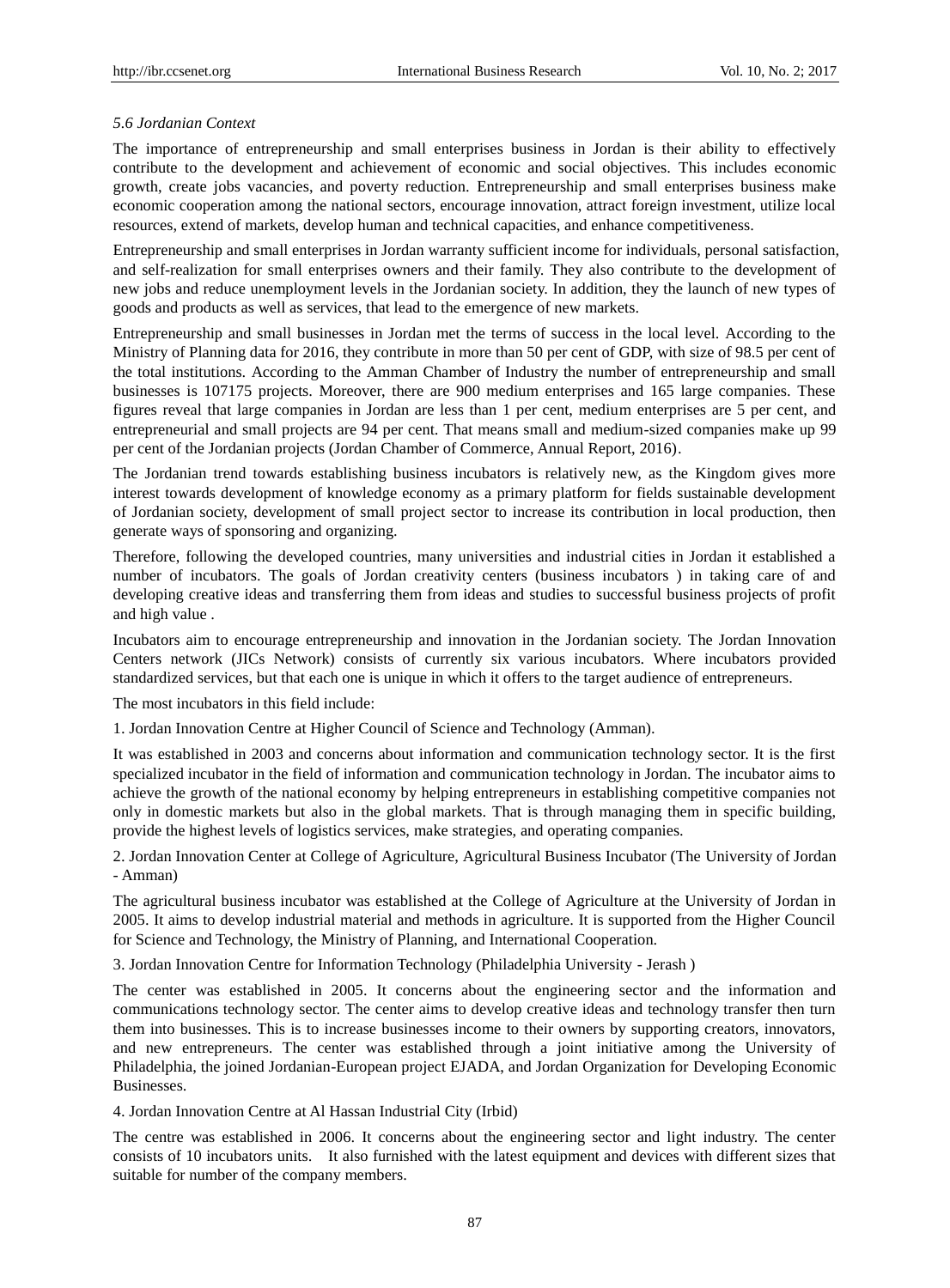5. Jordan Innovation Centre at Al-Hussein Bin Abdullah II City (Karak)

The centre was established in 2008. It concerns about the engineering sector, light industry, and the sector of information and communication technology. It was established by supporting from project of strategies for research and technological development and innovation, the Prince Faisal Center for Research - Mutah University.

6. Jordan Innovation Centre at al-Hassan industrial city, IT incubator

The centre was established in 2009. It concerns about information and communication technology sector. It also aims to create and stimulate small and medium-sized companies. It is specialization in the information technology industry in northern Jordan.

#### **6. Research Hypotheses**

**Hypothesis 1**: There is no role for administrative services provided by business incubators in supporting and developing marketing capabilities for business entrepreneurship and small projects in Jordan.

**Hypothesis 2**: There is no role for financial services provided by business incubators in supporting and developing marketing capabilities for business entrepreneurship and small projects in Jordan.

**Hypothesis 3**: There is no role for professional services provided by business incubators in supporting and developing marketing capabilities for business entrepreneurship and small projects in Jordan.

**Hypothesis 4**: There is no role for follow-up and personal services provided by business incubators in supporting and developing marketing capabilities for business entrepreneurship and small projects in Jordan.

Form 1. Research Model



## **7. Definition of Terms**

**Business Incubators:** is an integrated package of services, facilities and mechanisms of supporting and consulting services provided for workers in the entrepreneurial and small projects business for a specific period of time, in order to reduce the start-up phase costs for businesses and projects, business incubators offer a range of services required by the establishment, supporting and developing entrepreneurship and small businesses,

**Marketing capabilities**: identifying customers' needs and meet them, follow-up changes and developments that occur in the target market, build a flexible mechanism for dealing with the changes and maintaining relationships with customers, product development, preparing personal training capable of performing the professional methods of marketing for entrepreneurship business and small projects.

**Entrepreneurship and Small Projects:** An organizational unit independent in its own, operated by organizer / pilot " entrepreneur " who in turn works on blending the production factors (land, resources, labor, and capital), in a way to direct it to produce or provide goods or service, then offer to the market, in order to achieve certain goals to increase production capacity in society during a certain period of time.

#### **8. Methodology**

#### *8.1 Population and Sample*

The population consisted of all personnel entrepreneurship and small projects owners in Jordan. (422) questionnaires were distributed among personnel in entrepreneurship and small projects owners, that spread all over Jordan using probability sampling, whether include or not, 400 questionnaires were statistically analyzed.

#### *8.2 Sources of Data Collection*

The researcher relied on two types of information sources, which are the secondary sources, such as management and marketing books, scientific articles, brochures and specialized periodicals in incubators business and marketing capabilities, as well as primary sources through constructing a questionnaire for the present study. To ensure validity and reliability of the questionnaire Cronbach's alpha coefficient was used, it was (%86.3).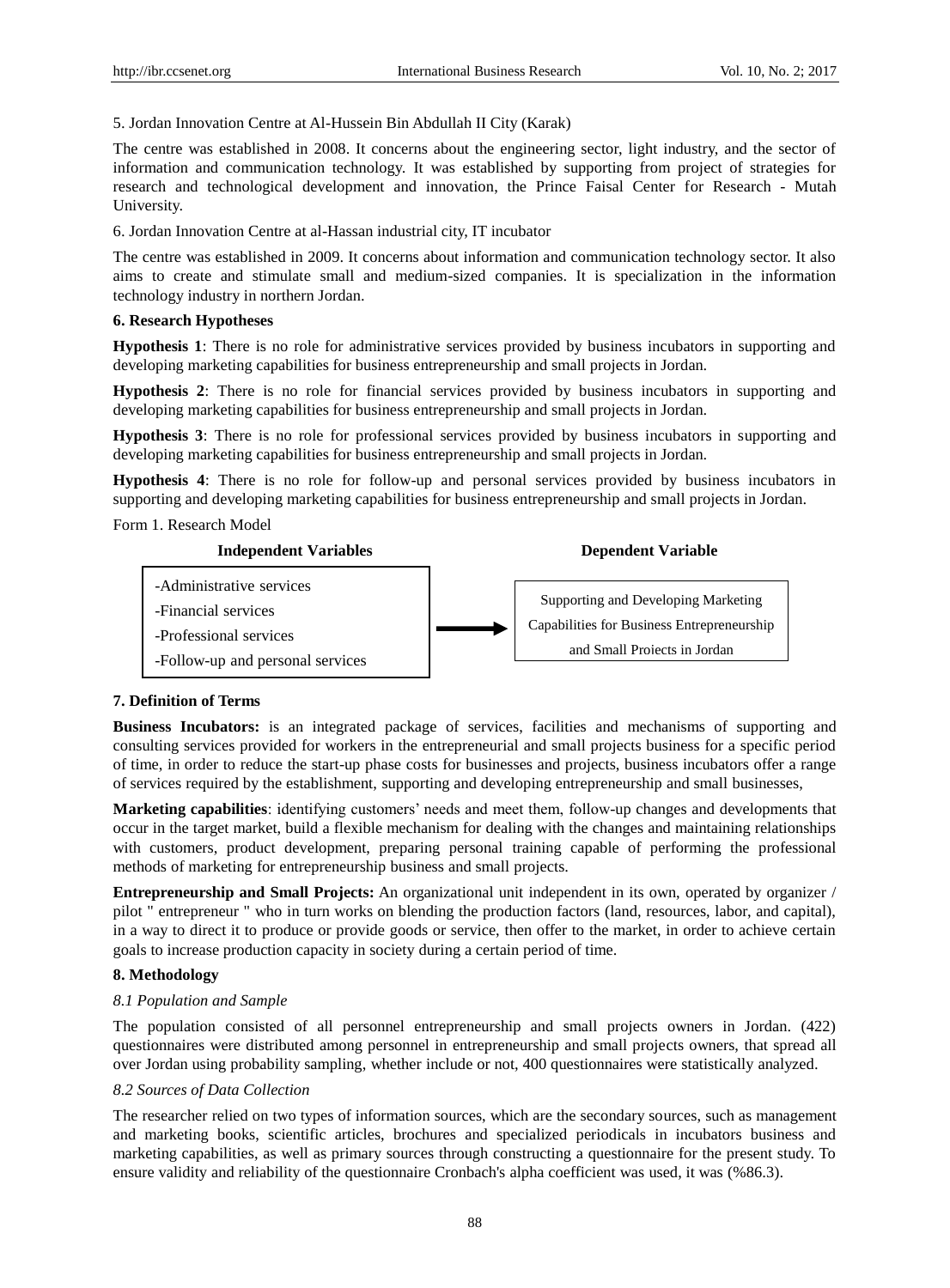## *8.3 Statistical Methods*

Statistical methods package program of Social Sciences (SPSS) was used in data analysis, means were used to define the importance of the statements of the questionnaire; standard deviation. Simple regression linear analysis was used to test the hypotheses.

## **9. Data Analysis and Hypotheses Testing**

**Hypothesis 1**: There is no role for administrative services provided by business incubators in supporting and developing marketing capabilities for business entrepreneurship and small projects in Jordan.

Following are tables that describe Means, Std. Deviation of each of the study variables.

Table 1. Means and Std. Deviations of Administrative services

| Ouestion                                                                                    |      | Std. D. |
|---------------------------------------------------------------------------------------------|------|---------|
| incubator provide necessary services to entrepreneurship and small projects establishment   | 3.79 | 0.79    |
| incubator offers accounting services and billing to entrepreneurship and small projects     | 3.78 | 0.78    |
| The incubator prepares a plan of action to entrepreneurship and small projects              | 3.90 | 0.73    |
| equipment and machinery needed for entrepreneurship and small projects are available in the | 3.86 | 0.88    |
| incubator                                                                                   |      |         |
| The incubator offers technical support to entrepreneurship and small projects               | 3.86 | 0.80    |
| The incubator provided specialized training to entrepreneurship and small projects          | 3.82 | 0.87    |
| <b>Administrative services</b>                                                              | 3.83 | 0.81    |

Table 1 shows that Statement "The incubator prepares a plan of action to entrepreneurship and small projects" got the highest mean (3.90). its std. deviation was (0.73). Statement" incubator offers accounting services and billing to entrepreneurship and small projects" got the least mean (3.78), its std. deviation was (0.78). Standard deviation values indicate that the respondents' answers were closed, and that there is a strong agreement between respondents' views on the paragraphs. Using the simple regression analysis, Table 2 shows the results obtained when testing this hypothesis.

Table 2. Simple Regression Test: Hypothesis 1

|    | <b>Unstandardized</b><br><b>Coefficients</b> | <b>Standardized</b><br>Coefficients |
|----|----------------------------------------------|-------------------------------------|
|    | <b>Std. Error</b>                            |                                     |
| 40 |                                              | 94                                  |

 $R = 0.89$  Beta= 0.89 R2= 0.80

Table 2 shows that the calculated (t) value of this hypothesis was (40.51) which is bigger than the referenced (t) value (1.645). Since the calculated (t) value is bigger than the referenced (t) value, the Nil hypothesis is rejected. Therefore, the study accepted the alternative hypothesis, which is "There is a role for administrative services provided by business incubators in supporting and developing marketing capabilities for business entrepreneurship and small projects in Jordan". This result was confirmed with the level of confidence ( $p =$ 0.00).

Hypothesis 2: There is no role for financial services provided by business incubators in supporting and developing marketing capabilities for business entrepreneurship and small projects in Jordan.

Table 3. Means and Std. Deviations of Financial services

| <b>Ouestion</b>                                                                            | Mean | Std. D. |
|--------------------------------------------------------------------------------------------|------|---------|
| The incubator has the ability to obtain finance through funding companies for establishing | 3.90 | 0.86    |
| entrepreneurship and small projects                                                        |      |         |
| The incubator organizes exhibitions and seminars and provides technical support to attract | 3.81 | 0.79    |
| financiers to initiate communication with the entrepreneurship and small projects          |      |         |
| The incubator follows objective and accurate scientific mechanism in choosing              | 4.09 | 0.81    |
| entrepreneurship and small projects that need support                                      |      |         |
| The incubator sustain communication among financiers and operators of entrepreneurship     | 3.85 | 0.82    |
| and small projects                                                                         |      |         |
| The incubator provides related economic statistics to entrepreneurship and small projects  | 4.01 | 0.73    |
| The incubator has the ability to obtain finance through government programs to finance     | 3.91 | 0.79    |
| entrepreneurship and small projects                                                        |      |         |
| <b>Financial services</b>                                                                  | 3.93 | 0.80    |

Table 3 shows Statement "The incubator follows accurate scientific mechanism in choosing entrepreneurship and small projects that need support" got the highest mean (4.09), its std. deviation was (0.816). Statement "The incubator organizes exhibitions, seminars and provides technical support to attract financiers to initiate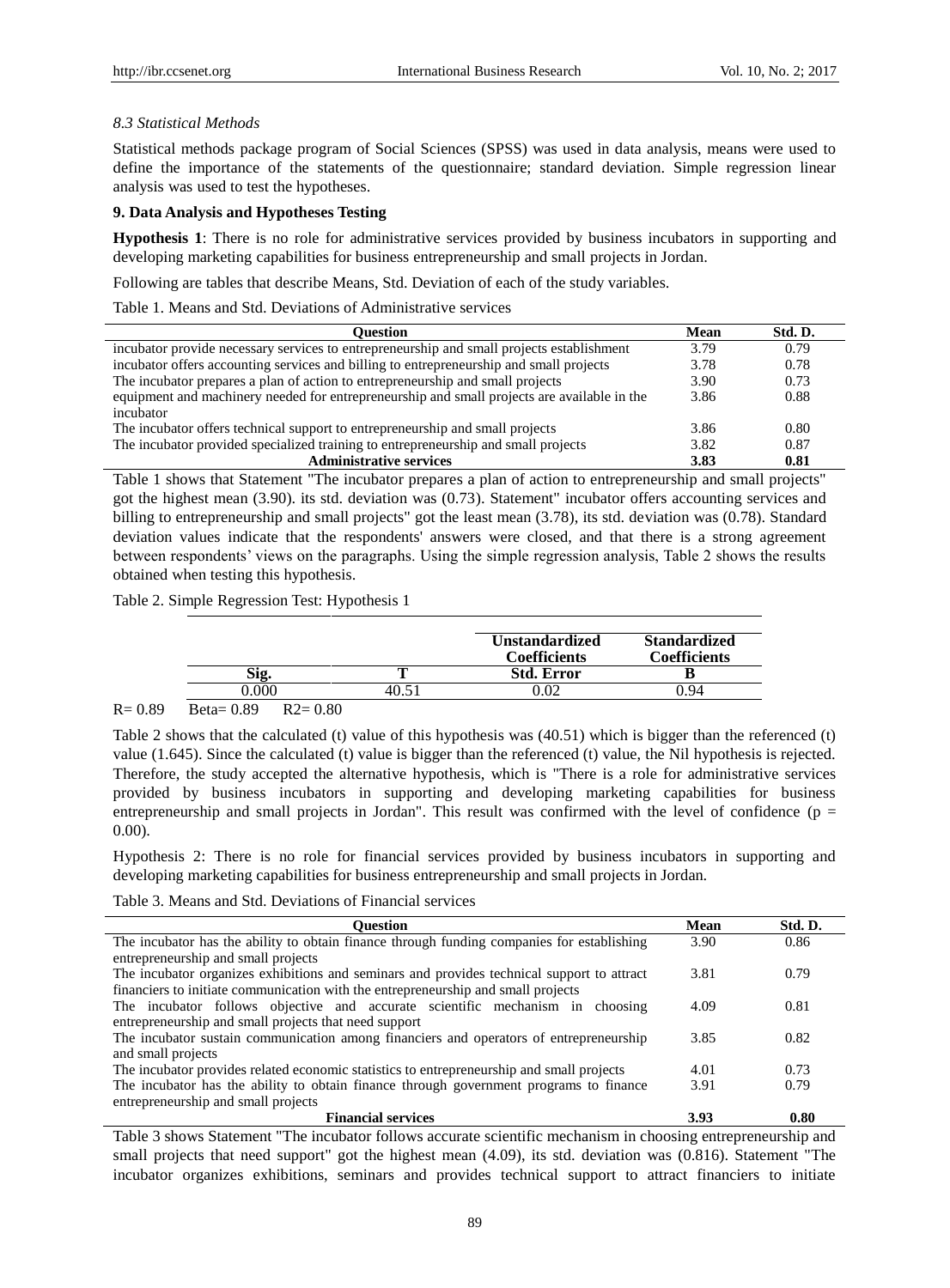communication with the entrepreneurship and small projects" got the least mean (3.81), its std. deviation was (0.79). Standard deviation values indicate that the respondents' answers are closed, and that there is a strong agreement between respondents views on the paragraphs. Using simple regression analysis, table 4 shows the obtained results when testing this hypothesis.

## Table 4. Simple Regression Test: Hypothesis 2

|      |                                                                            |       | <b>Unstandardized</b><br><b>Coefficients</b> | <b>Standardized</b><br><b>Coefficients</b> |
|------|----------------------------------------------------------------------------|-------|----------------------------------------------|--------------------------------------------|
|      | Sig.                                                                       |       | <b>Std. Error</b>                            |                                            |
|      | 0.000                                                                      | 35.48 | 0.02                                         | 1.91                                       |
| 0.02 | $D_{\text{max}} = 0.07$<br>$\mathbf{D} \mathbf{A}$ $\mathbf{A} \mathbf{B}$ |       |                                              |                                            |

## $R = 0.82$  Beta= 0.87 R2= 0.76

Table 4 shows that the calculated (t) value of this hypothesis was (35.48) which was bigger than the referenced (t) value (1.645). Since the calculated (t) value is bigger than the referenced (t) value, the Nil hypothesis should be rejected. Therefore, the study accepted the alternative hypothesis "There is a role for financial services provided by business incubators in supporting and developing marketing capabilities for business entrepreneurship and small projects in Jordan". This result was confirmed with a level of confidence  $(p = 0.00)$ .

Hypothesis 3: There is no role for professional services provided by business incubators in supporting and developing marketing capabilities for business entrepreneurship and small enterprises in Jordan.

Table 5. Means and Std. Deviations of Professional services

| <b>Ouestion</b>                                                                            | Mean | Std. D. |
|--------------------------------------------------------------------------------------------|------|---------|
| marketing consulting to developing products produced by<br>The<br>incubator has            | 3.95 | 0.87    |
| entrepreneurship and small projects                                                        |      |         |
| The incubator holds meetings to provide detailed analysis for local and regional market    | 4.12 | 0.84    |
| probable developments                                                                      |      |         |
| The incubator contributes in packaging the products of entrepreneurship and small projects | 4.06 | 0.81    |
| The incubator has group of expertise to develop the products produced by entrepreneurship  | 3.89 | 0.89    |
| and small projects                                                                         |      |         |
| <b>Professional services</b>                                                               | 4.00 | 0.85    |

Table 5 shows statement "The incubator holds meetings to provide detailed analysis for local and regional market probable developments" got the highest mean (4.122) , its std. deviation was (0.848). Statement " The incubator has group of expertise to develop the products produced by entrepreneurship and small projects" got the least mean (3.895), its std. deviation was (0.896). Standard deviation values indicated that the respondents' answers are close, and that there is a strong agreement between respondents' views on the paragraphs. Using a simple regression analysis, table 6 shows the results obtained when testing this hypothesis.

Table 6. Simple Regression Test: Hypothesis 3

|       |         | <b>Unstandardized</b><br><b>Coefficients</b> | <b>Standardized</b><br><b>Coefficients</b> |
|-------|---------|----------------------------------------------|--------------------------------------------|
| Sig.  |         | <b>Std. Error</b>                            |                                            |
| 0.05  | $-1.96$ | 0.10                                         | $-0.20$                                    |
| 0.000 | 39.27   | 0.02                                         | 0.96                                       |

R= 0.89 Beta= 0.89 R2= 0.79

Table 6 shows that the calculated (t) value of this hypothesis was (39.27) which was bigger than the referenced (t) value (1.645). Since the calculated (t) value is bigger than the referenced (t) value, the Nil hypothesis should be rejected. Therefore, the study accepted the alternative hypothesis, which is "There is a role for professional services provided by business incubators in supporting and developing marketing capabilities for business entrepreneurship and small projects in Jordan". This result was confirmed with a level of confidence ( $p = 0.00$ ).

Hypothesis 4: There is no role for follow-up and personal services provided by business incubators in supporting and developing marketing capabilities for business entrepreneurship and small enterprises in Jordan.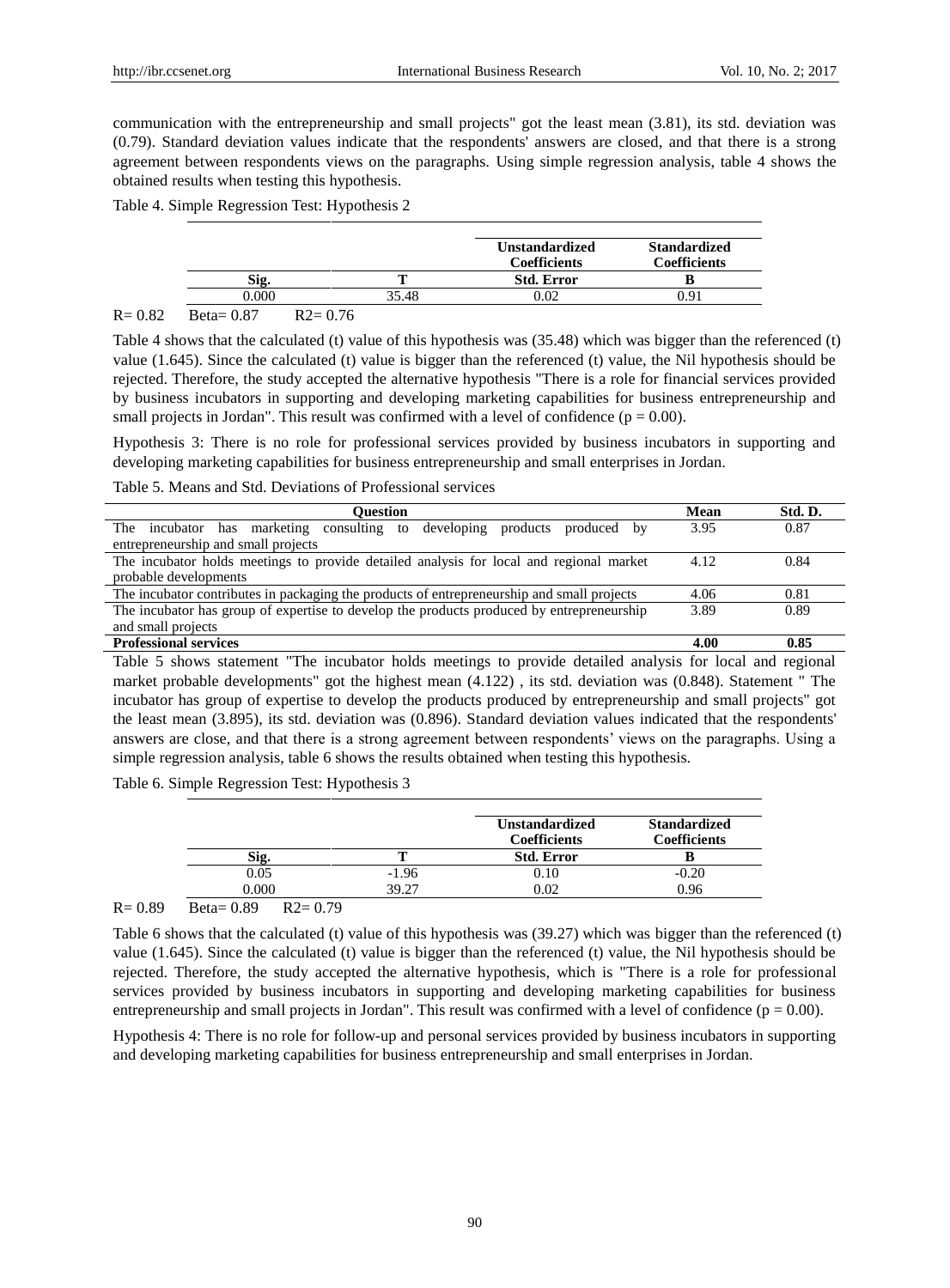## Table 7. Means and Std. Deviations of Follow-up and personal services

| <b>Ouestion</b>                                                                           |      | Std. D. |
|-------------------------------------------------------------------------------------------|------|---------|
| The incubator offers advice and guidance to entrepreneurship and small projects           | 3.87 | 0.74    |
| The incubator offers direct help to entrepreneurship and small projects                   | 3.90 | 0.85    |
| The incubator has efficiency and effective manager who follows-up, offers the services to | 3.85 | 0.82    |
| entrepreneurship and small projects                                                       |      |         |
| Those who work in the incubator has the needed capacity and competency to support         | 3.86 | 0.64    |
| entrepreneurship and small projects                                                       |      |         |
| Follow-up and personal services                                                           | 3.87 | 0.76    |

Table 7 shows statement "The incubator offers direct help to entrepreneurship and small projects" got the highest mean (3.90 ) , its std. deviation was (0.853). Statement "The incubator has efficiency and effective manager who follows-up, offers the services to entrepreneurship and small projects" got the least mean (3.85), its std. deviation was (0.82). standard deviation values indicated that the respondents' answers are close, and that there is a strong agreement between respondents' views on the paragraphs. Using the simple regression analysis, Table 8 shows the results obtained when testing this hypothesis.

Table 8. Simple Regression Test: Hypothesis 4

|                | <b>Coefficients</b> | <b>Coefficients</b> |
|----------------|---------------------|---------------------|
| Sig.           | <b>Std. Error</b>   |                     |
| 0.000<br>36.00 | 0.02                |                     |

# R= 0.87 Beta= 0.87 R2= 0.76

Table 8 shows that the calculated (t) value of this hypothesis was (36.00) which was bigger than the referenced (t) value (1.645). Since the calculated (t) value is bigger than the referenced (t) value, the Nil hypothesis should be rejected. Therefore, the study accepted the alternative hypothesis, which is "There is a role for follow-up and personal services provided by business incubators in supporting and developing marketing capabilities for business entrepreneurship and small projects in Jordan". This result was confirmed with a level of confidence (p  $= 0.00$ ).

Table 9. Means and Std. Deviations of: Supporting and Developing Marketing Capabilities for Business Entrepreneurship and Small projects in Jordan

| Ouestion                                                                                        | Mean | Std. D. |
|-------------------------------------------------------------------------------------------------|------|---------|
| The incubators has sufficient numbers of workers in the field of marketing to take and          |      | 0.61    |
| practice business and marketing activities                                                      | 3.74 |         |
| I see that business incubators are able to arrive at better marketing solutions to the problems |      | 0.76    |
| that face my project                                                                            | 3.82 |         |
| I feel that workers of business incubators in the field of marketing have ideas and knowledge   |      | 0.66    |
| which are characterized new                                                                     | 3.81 |         |
| The incubator is careful to explain the methods of business achievement and the types of        |      |         |
| skills that must be acquired by employees in marketing products of entrepreneurship and         |      | 0.67    |
| small projects                                                                                  | 3.79 |         |
| The workers of incubators in the field of marketing have the ability and efficiency to          |      | 0.73    |
| performing the vital role required to market entrepreneurship and small projects                | 3.80 |         |
| Supporting and Developing Marketing Capabilities for Business Entrepreneurship                  |      |         |
| and Small projects in Jordan                                                                    | 3.79 | 0.68    |

Table 9 shows the statement "I see that business incubators are able to arrive at better marketing solutions to the problems that face my project" got the highest mean (3.82) , its std. deviation was (.76). Statement "The incubators has sufficient numbers of workers in the field of marketing to take and practice business and marketing activities" got the least mean (3.74), its std. deviation was (.61). Standard deviation values indicate that the respondents' answers are close, and that there is a strong agreement between respondents views on the paragraphs.

## **10. Findings**

The research arrived at the following findings:

1- There is a role for administrative services provided by business incubators in supporting and developing marketing capabilities for business entrepreneurship and small projects in Jordan. This means of that variable were of high level of importance. Results showed that incubators are preparing plan for entrepreneurship and small projects, in which equipment and machinery are available to those businesses and small projects. Moreover, they provide technical supporting services.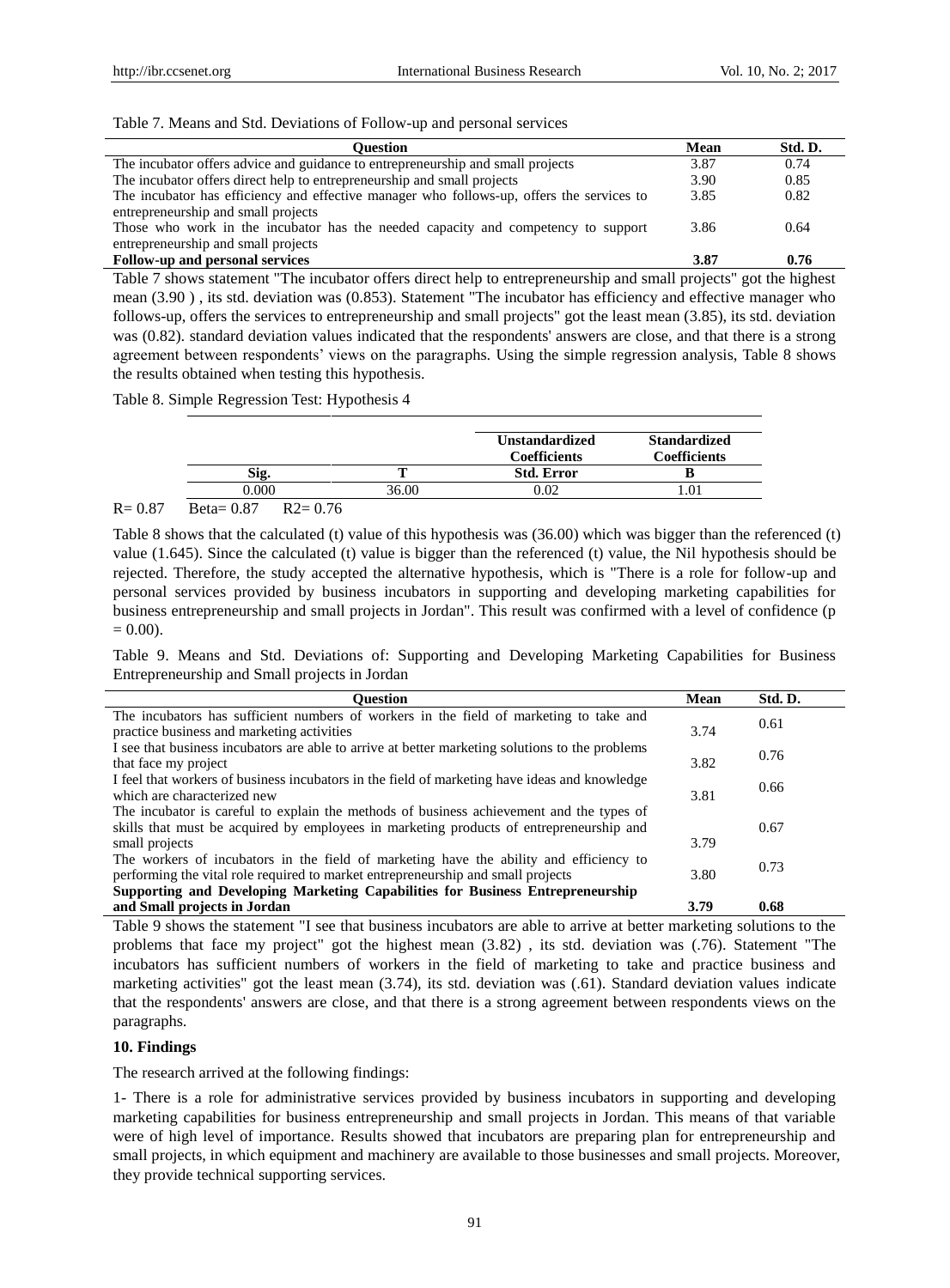2- There is a role for financial services provided by business incubators in supporting and developing marketing capabilities for business entrepreneurship and small projects in Jordan, the means of this variable were of high importance. Results showed that incubators follow accurate scientific mechanism for choosing entrepreneurship and small projects that need support. They also provide entrepreneurship and small projects with the related economic statistics. It was found that incubators have ability to obtain finance through government programs to finance entrepreneurship and small projects.

3- There is a role for professional services provided by business incubators in supporting and developing marketing capabilities for business entrepreneurship and small projects in Jordan. Means of this variable were of high level of importance. Results showed that incubators hold meetings to provide detailed analysis about local and regional markets and probable developments in both. They have contributions in packaging of products of entrepreneurship and small projects.

4- There is a role for follow-up and personal services provided by business incubators in supporting and developing marketing capabilities for entrepreneurship and small projects in Jordan. Means of this variable were of high level of importance. Results showed that incubators provide direct help to entrepreneurship and small projects, in addition to advice and guidance to those who are in charge of entrepreneurship and small projects.

The means of the variable supporting and developing marketing capabilities for entrepreneurship and small projects in Jordan were of high level of importance. Results showed that incubators are able to arrive at better solutions to marketing problems that faced employees and owners of entrepreneurship and small projects. Results also showed that employees of incubators in the field of business marketing have ideas and knowledge that are characterized new. And that they have efficiencies and abilities in performing the vital role required for marketing entrepreneurship and small projects.

The researcher believes that the findings of the study reinforce the importance of administrative services which were provided to entrepreneurial small businesses in Jordan. The idea about the establishment of business incubators is to develop mechanisms to embrace the owners of these businesses. The integration of creativity with small and medium enterprises guides to optimal utilization of resources. Therefore, it leads to the development of new useful ideas.

## **11. Study Limitations**

The study used a questionnaire to collect data. Therefore, the answers of the participants were limited to the questionnaire items. Other studies could be conducted in the future and collect data based on in-depth interviews to collect more rich information about the role of technological business incubators in supporting and developing marketing capabilities for entrepreneurship business and small projects in Jordan.

## **12. Recommendations**

The researcher presents a number of recommendations for incubators in Jordan. Recommendations are the following:

1- Continue to provide accounting services and billing for entrepreneurship and small projects.

2- Emphasize the importance of holding specialized training courses for entrepreneurship and small projects.

3- Organizing exhibitions, seminars and provide technical support to polarize financiers in order to initiate communication with entrepreneurship and small projects.

4- Building communication networks among funders and those who are in charge of entrepreneurship and small projects.

5- Providing expertise to developing the products of entrepreneurship and small projects.

6- Providing marketing consulting for developing the products of entrepreneurship and small projects.

7- Providing incubators with competent managers who are able to follow, manage and provide services to entrepreneurship and small projects.

8- It is important to those who work in incubators have competencies and capabilities needed to support entrepreneurship and small projects.

9- Increasing the number of incubators in Jordan and spreading them over all Jordanian cities.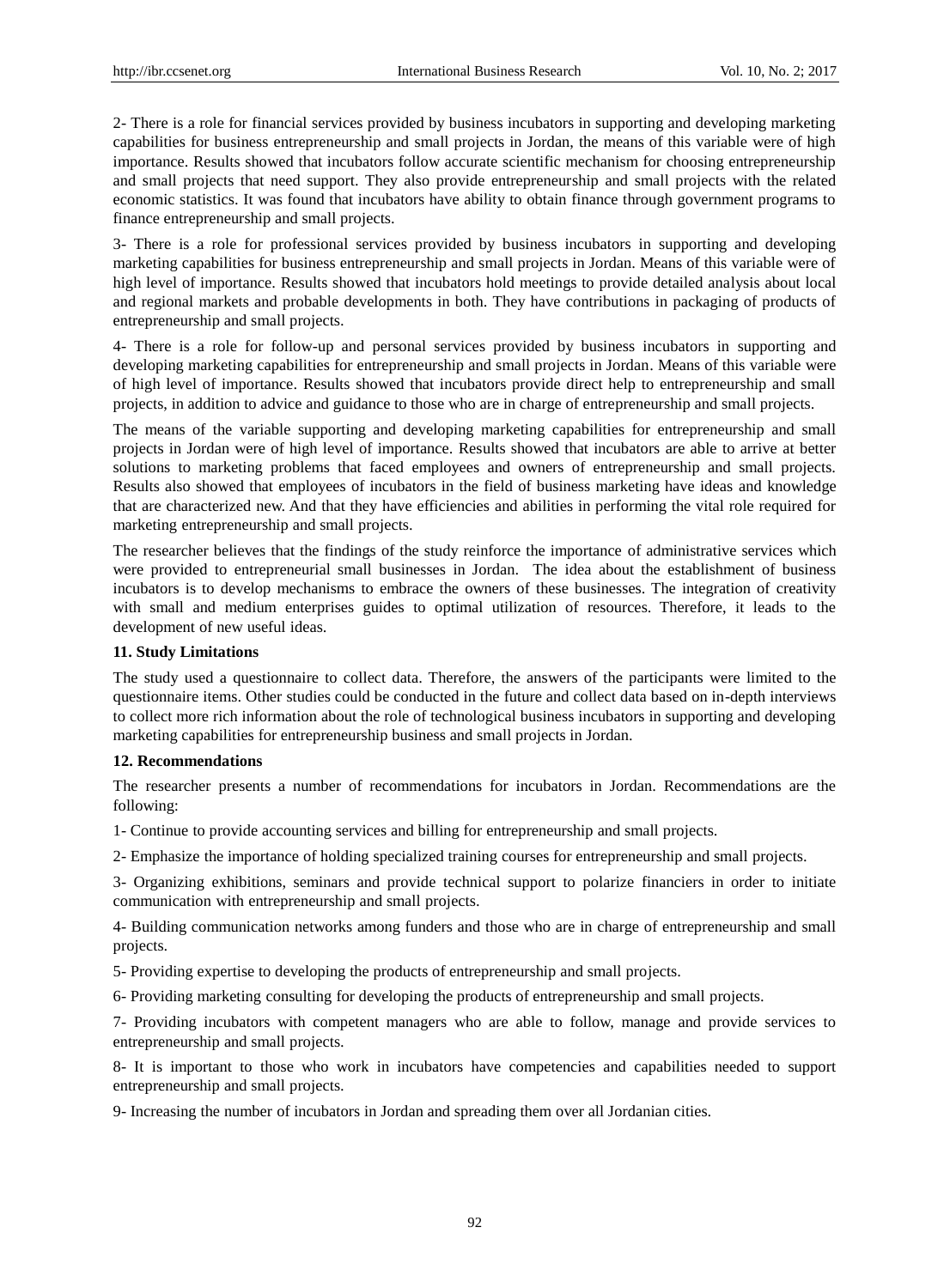#### **References**

- Akroush, M. N., & Al-Mohammad, S. M. (2010). The Effect of Marketing Knowledge Management of Organizational Performance: An Empirical Investigation of the Telecommunication Organizations in Jordan. *International Jordan of Emerging Markets, 5*(1), 47. <https://doi.org/10.1108/17468801011018266>
- Chandler, G. N., & Steven, H. H. (2004). Market Attractiveness, Resource-Based Capabilities, Venture Strategies, and Venture Performance. *Journal of Business Venturing, 9*(4), 331-349. [https://doi.org/10.1016/0883-9026\(94\)90011-6](https://doi.org/10.1016/0883-9026%2894%2990011-6)
- Cullen, M. (2014). Business Incubation in the Eastern Cape: A Case Study. *International Journal for Innovation Education and Research, 2*(5), 76-89.
- Economic and Social Commission for Western Asia (ESCWA). (2003). *Technological Capacity-Building Initiatives During the Twenty first Century in the Member Countries,* United Nations Publication, New York, USA.
- Fahy, J., Hooley, G., Cox, J. T., Beracs, K. F., & Snoj, B. (2010). The Development and Impact of Marketing Capabilities in Central Europe. *Journal of International Business Studies, 31*(1), 63-81. <https://doi.org/10.1057/palgrave.jibs.8490907>
- Fang, E., & Zou, S. (2009). Antecedents and consequences of marketing dynamic capabilities in international joint ventures. *Journal of International Business Studies, 1*(40), 743-759. <https://doi.org/10.1057/jibs.2008.96>
- Hinawi, M. S. (2011). *Business Incubators,* Aleskandria, Egypt, University House for Publication and Distribution.
- Issawi, I. (2010). *Development in a Changing World,* Al Shorouk publishing, printing and distribution, Amman, Jordan.
- Jabr, F. S. (2010). Business Incubators, A Tool for Arab Development, Faculty of economic and business sciences, management, Constantine, 2, University- Abdelhamid Mehri. *Journal of Economic Studies, 2,*  41-67.
- Jordan Chamber of Commerce. (2016). Annual Report.
- Lavrow, M., & Sample, S. (2012). *Business Incubation Trend or Fad? Incubating the Start-up Company to the Venture Capital Stage: Theory and Practice,* Ottawa- Canada – MBA.
- Mahdi, J. (2015). The Impact of Incubator Projects in the Promotion of Entrepreneurship in Annaba. *Journal of Economic Sciences*, *16*(2), 148-169.
- Mar á, J., Santos, L., Juan, A., & Garc á, N. (2012). Marketing Capabilities Development in Small and Medium Enterprises: Implications for Performance. *Journal of CENTRUM Cathedra, 5*(1), 24-42. <https://doi.org/10.7835/jcc-berj-2012-0065>
- Mi'raj, H. (2010). Business Incubators, Mechanisms of Supporting Small and Medium Enterprises, The National Forum on Investment Opportunities of Ghardaia, The Reality and Challenges, The National Institute for Trade Ghardaia, Algeria.
- Morgan, N. A., Douglas, W. V., & Charlotte, H. M. (2009). Market Orientation, Marketing Capabilities and Firm Performance. *Strategic Management Journal, 1*(30), 909-920. <https://doi.org/10.1002/smj.764>
- Qureshi, M. S. (2010). *Determinants and Outcomes of Marketing Capabilities in New Technology Based Firms in Berlin, Germany: An Empirical Study,* Doctorate Dissertation, Berlin.
- Rahim, H. (2003). Business Incubators Systems as a Mechanism to Support Technological Innovation, Faculty of economic sciences, management, Ferhat Abbas University, Setif. *Journal of Economic Sciences, management, 2,* 164-181.
- Sarwat, A. (2009). Marketing Capability, Strategy and Business Performance in Emerging Markets of Pakistan. *IUB Journal of Social Sciences and Humanities, 7*(2), 92-104.
- Shalaby, N. M, (2001). How can Saudi Arabia benefits from Business Incubators and Technology Parks. *Saudi Commerce and economic review magazine, 88*(1), 29-36.
- Slotegraaf, R., & Dickson, P. (2014). The paradox of a marketing planning capability. *Journal of the Academy of Marketing Science, 32*(4), 371-385. <https://doi.org/10.1177/0092070304265217>